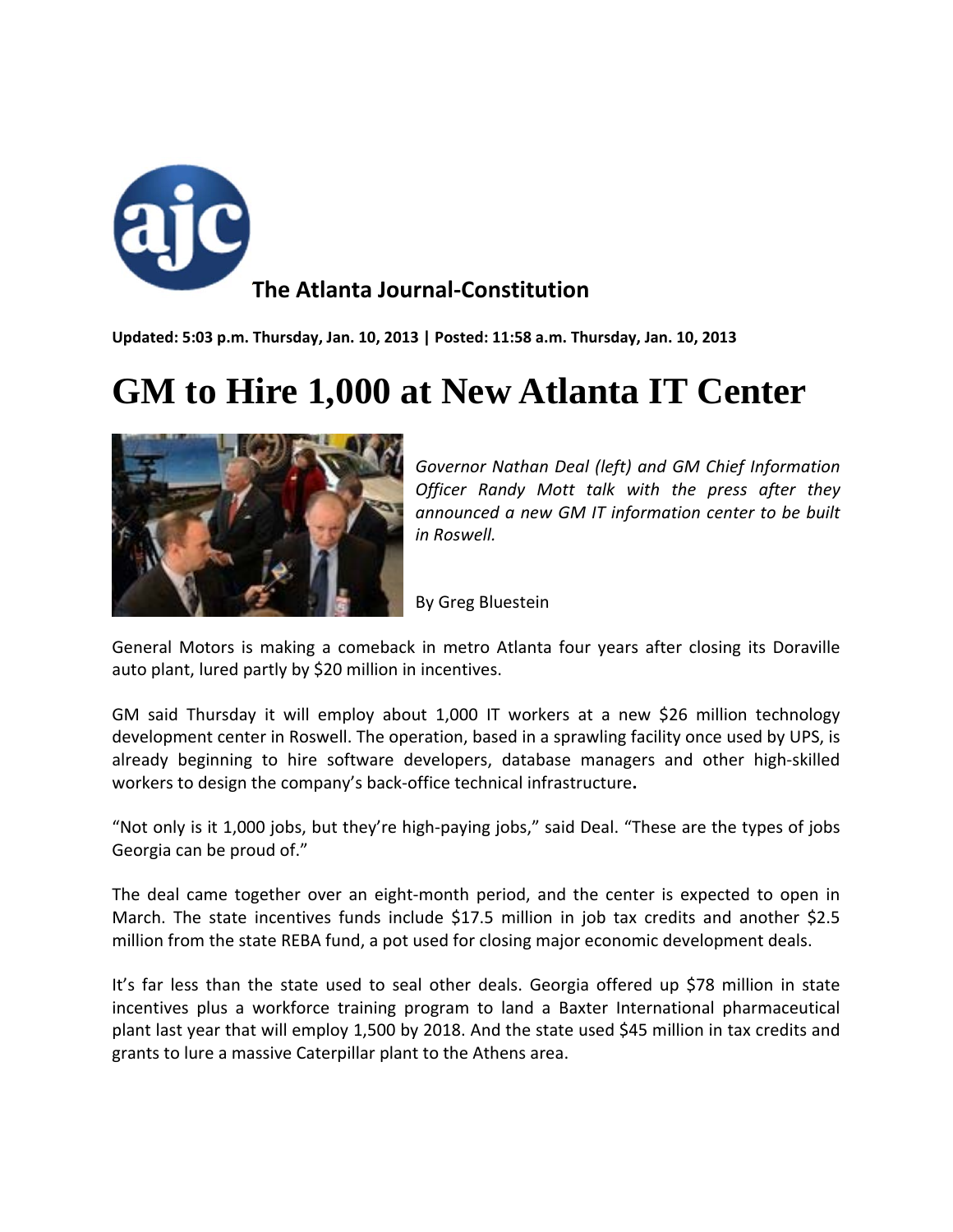Officials say it's a reflection of GM's desire to locate here because of the high‐trained workforce from Georgia Tech and other local institutions.

The Roswell center will be one of four GM opens around the country as it brings IT operations in-house, and Georgia was selected over several other sites in the region. Randy Mott, GM's chief information officer, said the company was drawn by the region's talent pool, geographic advantages and quality of living.

"We've done our homework and we know the greater Atlanta area is a great place to live and work," said Mott.

Georgia officials have long wanted to expand the state's economic base from one centered on agriculture and manufacturing toward more innovation and research positions. Lawmakers last year relaxed some requirements for R&D tax credits and made it easier for companies to qualify for tax credits for creating high‐paying posts.



*Roswell Mayor Jere Wood talks with the press following the announcement of a new GM IT information center.*

The new focus - borne partly from the reality that corporate relocations and huge plant projects are scarcer since the Great Recession ‐ could already be seeing results. Panasonic opened a new innovation center last year that

would employ 100 people and Elavon, a payment processor, announced plans last week for a research hub that would employ about 50. State officials say AirWatch, a mobile software firm, is considering adding up to 700 jobs in the next few years and Deal said more are in the pipeline.

"It has a multiplier effect," he said. "This will allow us to keep more really high‐qualified jobs in Georgia."

It could also spawn spinoff companies, as talented scientists and researchers parlay their skills in new ways. John Boyd of The Boyd Co., a New Jersey-based site selection firm, called the focus on innovation‐based jobs a "logical extension of developing an advanced engineering base."

"I think Georgia is among the leaders in that regard," Boyd said.

Chris Cummiskey, the head of Georgia's economic development department, said the state must seek to lure in more "knowledge‐based" jobs in order to remain competitive with regional and national rivals.